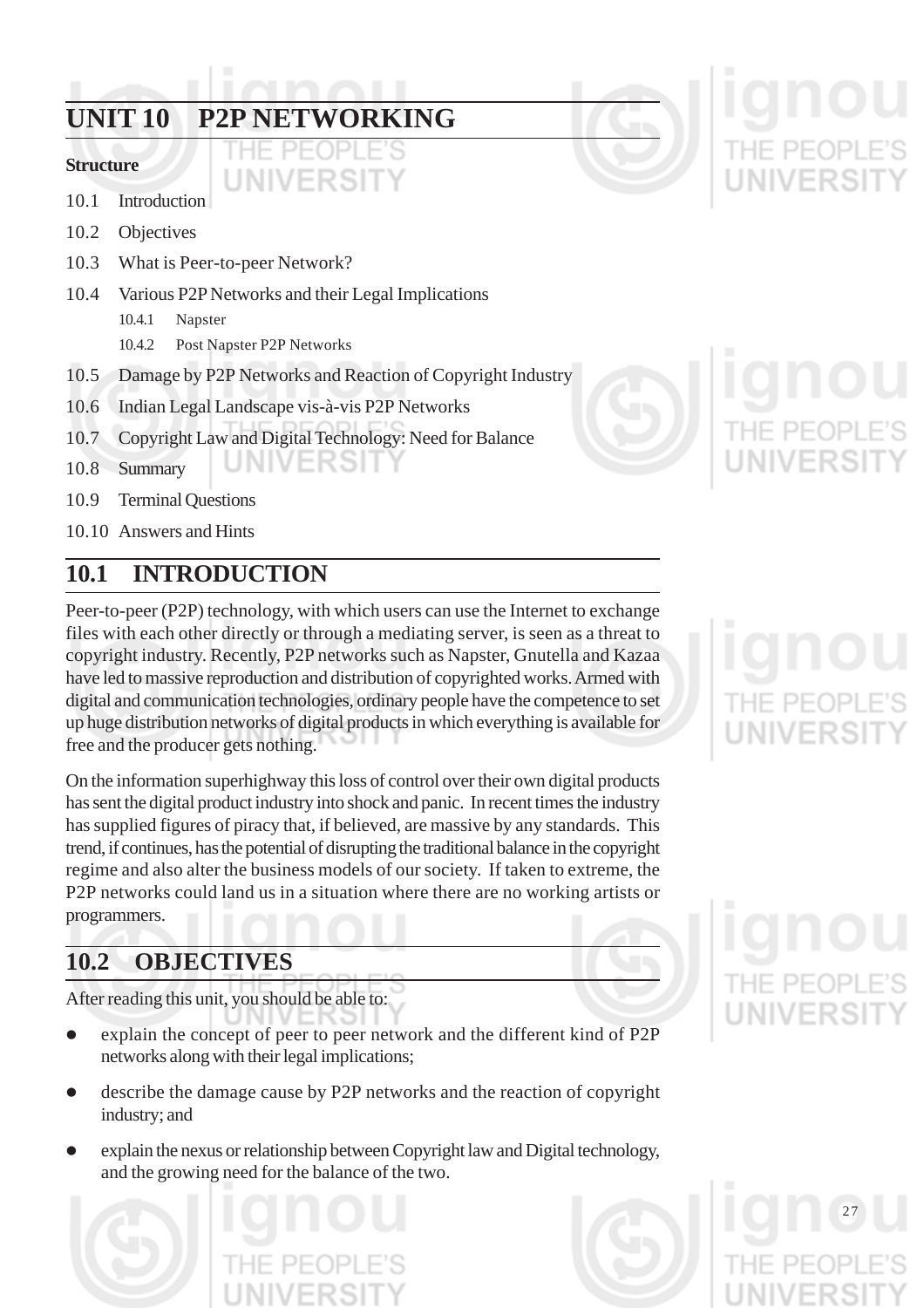## **10.3 WHAT IS PEER-TO-PEER NETWORK?**

Peer-to-peer (P2P) is defined as two or more computers connected by software which enables the connected computers to transit files or data to other connected computers. In recent usage, P2P has come to describe applications in which users can use the Internet to exchange files with each other directly. The P2P connection means that it's a direct link, the file is being directly transferred from one computer to the other, it is not going through any mediating server.

A P2P network does not have the notion of clients or servers, but only equal *peer* nodes that simultaneously function as both "clients" and "servers" to the other nodes on the network. This model of network arrangement differs from the client-server model where communication is usually to and from a central server. Napster, Gnutella and Kazaa are popular examples of this kind of P2P software.

...................................................................................................................

...................................................................................................................

...................................................................................................................

...................................................................................................................

...................................................................................................................

...................................................................................................................

Please answer the following Self Assessment Question.

**Self Assessment Question 1** *Spend 3 Min.*

## **10.4 VARIOUS P2P NETWORKS AND THEIR LEGAL IMPLICATIONS**

## **10.4.1 Napster**

What are P2P networks?

Napster was created by 19-year-old Shawn Fanning in 1999 and it quickly became popular around the world and pioneered the concept of P2P file sharing. With Napster, individual people stored files that they wanted to share (typically mp3 music files) on their hard disks and shared them directly with other people.



In order to download a free music file first of all one had to become a member of Napster service by downloading the Napster software on one's computer. The Napster software was available for free at the Napster's Web site 'www.napster.com'. After implementing the Napster software the computer became a small server able to make files available to other Napster users. Then the computer connected to Napster's central servers. The Napster software that a member downloaded on his computer automatically told Napster central servers that these were the music files on his computer. So, the Napster central servers had a complete list of every shared song available on every hard disk connected to Napster at that time. A Napster user could send a request to the Napster server for a particular piece(s) of music. Now, the Napster server did not contain any music on its own server but had a list of all the music that was available on the Napster members' computers. The list was dynamic in nature as the music files available depended on

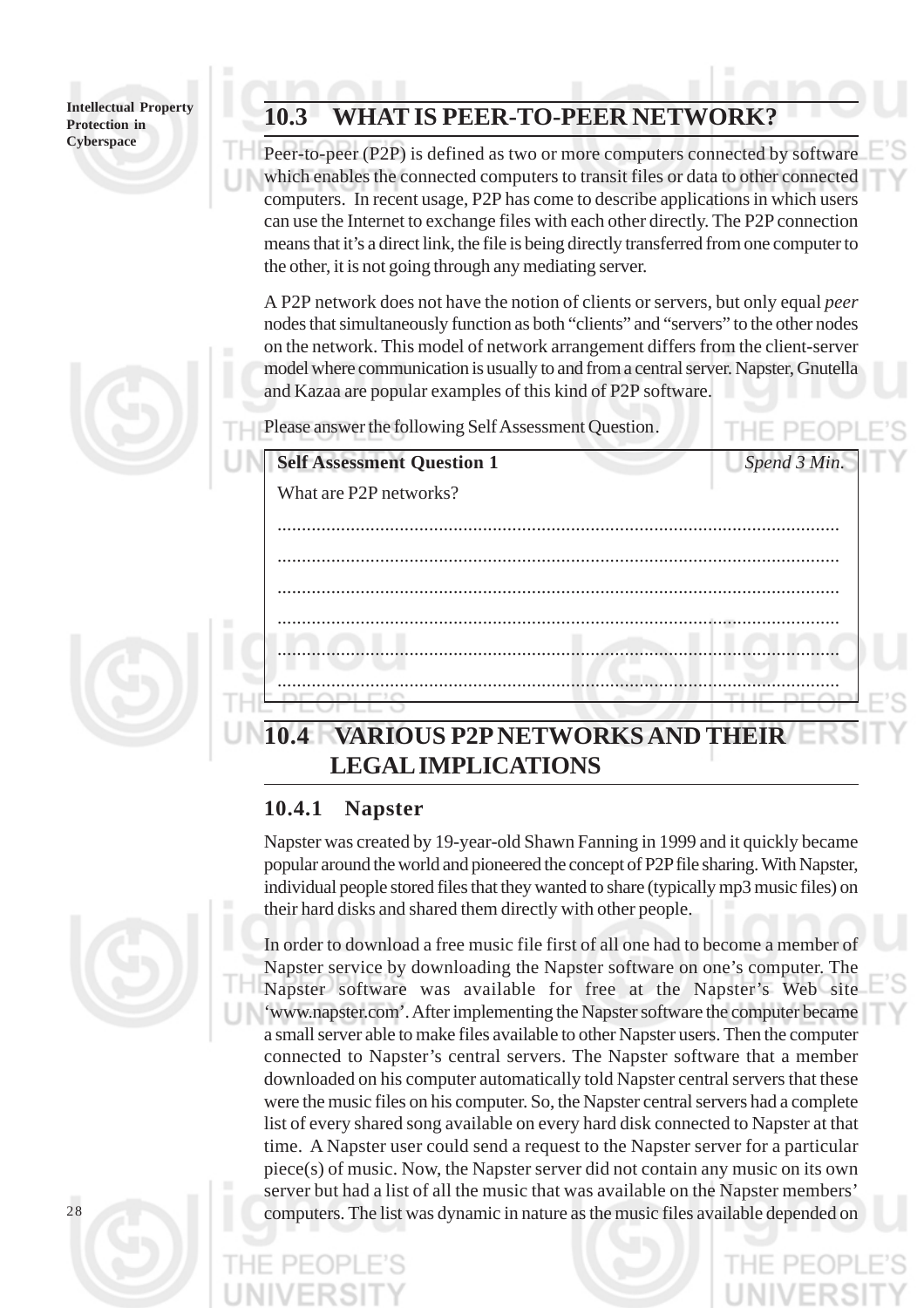which member was online at a particular time. The entire user community could be searched for artists or titles in seconds. One could simply type in the name of an artist or song, receive a list of what was available, and then downloaded the music from another user's hard drive.

Napster grew to having 57 million users of its service with a consistent 1.6 million using the system at any given time. Napster became so popular so quickly because it offered a unique product – free music that anybody could obtain nearly effortlessly from a gigantic database. You no longer had to go to the music store to get music. You no longer had to pay for it. You no longer had to worry about cuing up a CD and finding a cassette to record it onto. And nearly every song in the universe was available. At its peak, Napster was perhaps the most popular Web site ever created.

But for the music industry Napster was a big, automated way to illegally copy copyrighted material. The music industry was against Napster because people could get music for free instead of paying for a CD and any music downloaded was considered a loss of business opportunity. The industry sued Napster under a claim of copyright infringement. Napster's defence was that it contained no copyrighted music files on its servers. It just had a list of what was available on Napstes's users' computers. So, if at all any one is liable for copyright infringement it is the person who downloads the copyrighted product or the person who makes it available and not Napster itself. But the court had sufficient reasons to injunct Napster for copyright infringement. The court said that putting the list on the Web site was akin to running a huge distribution network. Napster's key weakness lay in its architecture – the way that the creators designed the system. The central database for song titles was Napster's Achilles' heel. The court [*A&M Records* v. *Napster, Inc*., 239 F.3d 1004  $(9<sup>th</sup> Cir. 2001)$ ] ordered Napster to stop listing the music files which were under copyright protection and there was no means with Napster to segregate copyrighted music files from those that were in public domain. The only option with Napster was to shut down the database and the absence of a central database killed the entire Napster network.

## **P2P Networking**

Please answer the following Self Assessment Question.

| <b>Self Assessment Question 2</b>                        | Spend 3 Min. |
|----------------------------------------------------------|--------------|
| Who was the creator of Napster and when was it invented? |              |
|                                                          |              |
|                                                          |              |
|                                                          |              |
| THE PEOPLE'S                                             |              |
| -RSD                                                     |              |
|                                                          |              |
|                                                          |              |

## **10.4.2 Post Napster P2P Networks**

With Napster gone, what the world had at that point was something like 100 million people around the globe hungry to share more and more files. It was only a matter of time before another system came along to fill the gap. One distinguishing feature of the P2P services that came after Napster was that they had no central server



29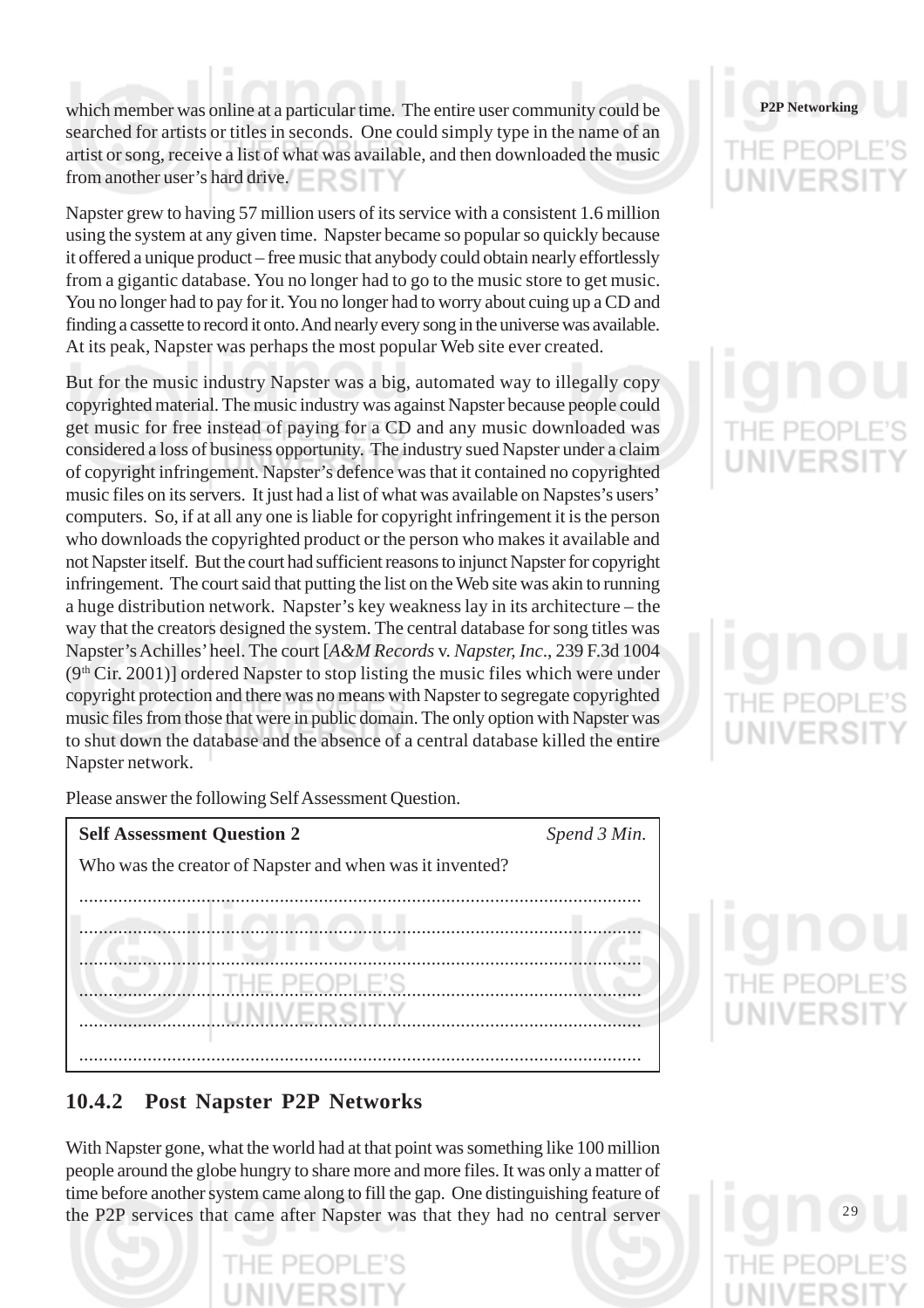





maintaining direct file listings of all the files. The other distinction was that Napster was related to music files and that too specifically mp3 files. But most of these new softwares, Gnutella, Kazaa, etc., allow any type of files to be transmitted and downloaded.

Gnutella is an underground variant of Napster whose popularity has risen dramatically in the wake of the litigation in which Napster had been embroiled. Gnutella has dozens of clients available. Some of the popular Gnutella clients include: BearShare, Gnucleus, LimeWire, Morpheus, WinMX and XoloX. Given that there is no central server to store the names and locations of all the available files first, one has to install a version of Gnutella on one's computer and type in the name of the song/film or any other file one wants to find. The machine knows of at least one other Gnutella machine somewhere on the network because it has been told the location of the machine by typing in the IP address, or because the software has an IP address for a Gnutella host pre-programmed in. The machine sends the file name typed in to the Gnutella machine(s) it knows about. These machines search to see if the requested file is on the local hard disk. If so, they send back the file name (and machine IP address) to the requester. At the same time, all of these machines send out the same request to the machines they are connected to, and the process repeats. After getting all of the search results the machine directly contacts the computer that has the desired file. It is an extremely simple and clever way of distributing a query to thousands of machines very quickly.

Kazaa is the latest version in the P2P technology which is spreading like a wildfire. Kazaa was originally established in the Netherlands. Kazaa network is built on a technology called the Fast-track technology. This is different from Gnutella in the manner that this software actually converts certain good quality computers in a particular network into supernodes which perform the listing function. The P2P searches occur through users with these supernodes. A supernode contains a list of some of the files available and where they are located. The Kazaa software first searches the nearest supernode to a user and then refers his search to other supernodes and so on. This process is designed to make searching as fast as possible and means that searching will take place only through the files that have been indexed by the supernodes.

In *Buma & Stemra* v. *Kazaa* [Buma & Stemra *v*. Kazaa*, Cause list number KG 01/2264 OdC (Judgement passed by the President of the Amsterdam District Court on November 29, 2001)*], an action for copyright infringement was brought against Kazaa by Buma & Stemra in a Dutch court. The plaintiffs, Buma & Stemra, a Dutch copyright licensing group, sued Kazaa for the distribution of software which allowed users to make unauthorized copies of copyrighted works. In November 2001, the district court of Amsterdam ruled in favour of the copyright industry and ordered Kazaa to remove its website. Kazaa, thereupon, filed an appeal vide matter *Kazaa* v. *Buma & Stemra*[Kazaa *v.* Buma & Stemra*, Judgement delivered by the Amsterdam Court of Appeal on March 28, 2002.*] in the Amsterdam court of appeal. The court of appeal decided in Kazaa's favour and reversed the findings of the district court stating that the Kazaa technology has many other substantial and legitimate uses such as trading jokes and personal photographs apart from the fact that it could be used for copyright violations.

30

The latest in the series of legal battles against the P2P file sharing softwares is *MGM Studios, Inc.* v. *Grokster, Ltd.* [545 U. S. , 125 S. Ct. 2764 (2005)] which is a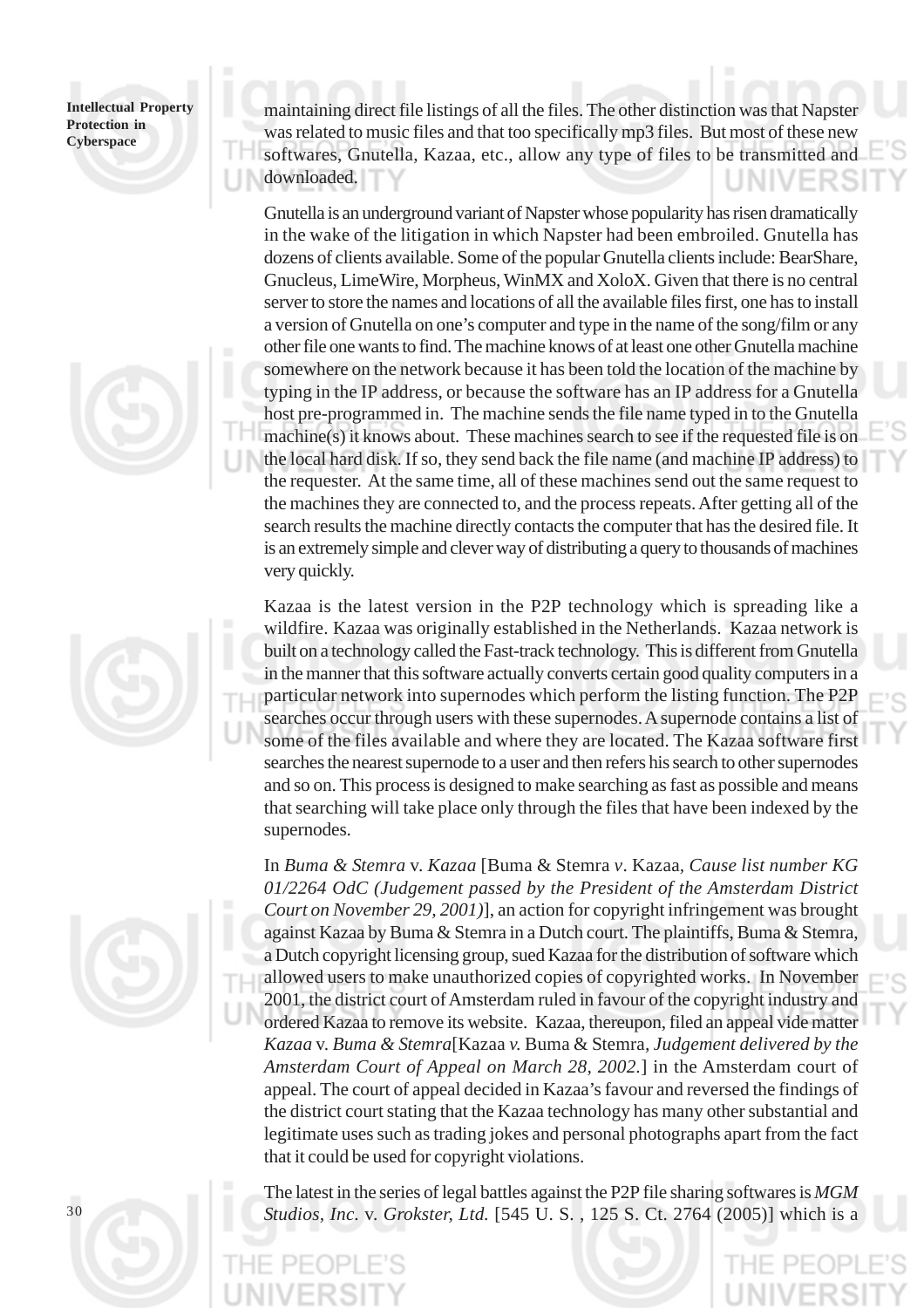United States Supreme Court case in which the Court unanimously held that defendant P2P file sharing companies Grokster and Streamcast could be sued for inducing copyright infringement for acts taken in the course of marketing file sharing software. The plaintiffs were a consortium of 28 of the largest entertainment companies (led by Metro-Goldwyn-Mayer studios). The case has been called the most important intellectual property case in decades.

Grokster came before the Supreme Court having already won in two previous courts. The United States District Court for the Central District of California originally dismissed the case in 2003, citing the Betamax decision. Then a higher court, the Ninth Circuit Court of Appeals, upheld the lower court's decision after acknowledging that P2P software has legitimate and legal uses. Finally the Supreme Court stated, "We hold that one who distributes a device with the object of promoting its use to infringe copyright, as shown by clear expression or other affirmative steps taken to foster infringement, is liable for the resulting acts of infringement by third parties." The Court unanimously concurred that Grokster could be liable for inducing copyright infringement. The principle laid down by the court is that it has to be shown that the distributors of the file sharing program have advertised and/or otherwise induced its use for copyright infringement; if this intent can be shown, additional contributory aspects may be relevant.

The decision has been hailed by many as striking a fair balance between the need to respect the intellectual property rights of artists, and the benefits of allowing and promoting technological innovation. Indeed, the decision does seem to leave sufficient leeway for developers in creating new products, as it establishes guidelines to compliance with existing copyright law, and holds liable the distributors rather than developers for copyright infringement. Conversely, others have criticized the new test for its apparent vagueness.

Please answer the following Self Assessment Questions.

| <b>Self Assessment Question 3</b>      | Spend 3 Min. |
|----------------------------------------|--------------|
| 1. Name some popular Gnutella clients? |              |
|                                        |              |
|                                        |              |
|                                        |              |
|                                        |              |
|                                        |              |
|                                        |              |
|                                        |              |

## **10.5 DAMAGE BY P2P NETWORKS AND REACTION OF COPYRIGHT INDUSTRY**

Millions of people around the world have downloaded various P2P software and are increasingly using them to exchange music, movie and software files. The copyright industry has been giving figures that go to show the decline in the sales of copyrighted products and they cite the reason as Internet piracy. The stakes as reported by the Industry are definitely high. The Industry points the finger directly at the Internet.



# UNIVERSI

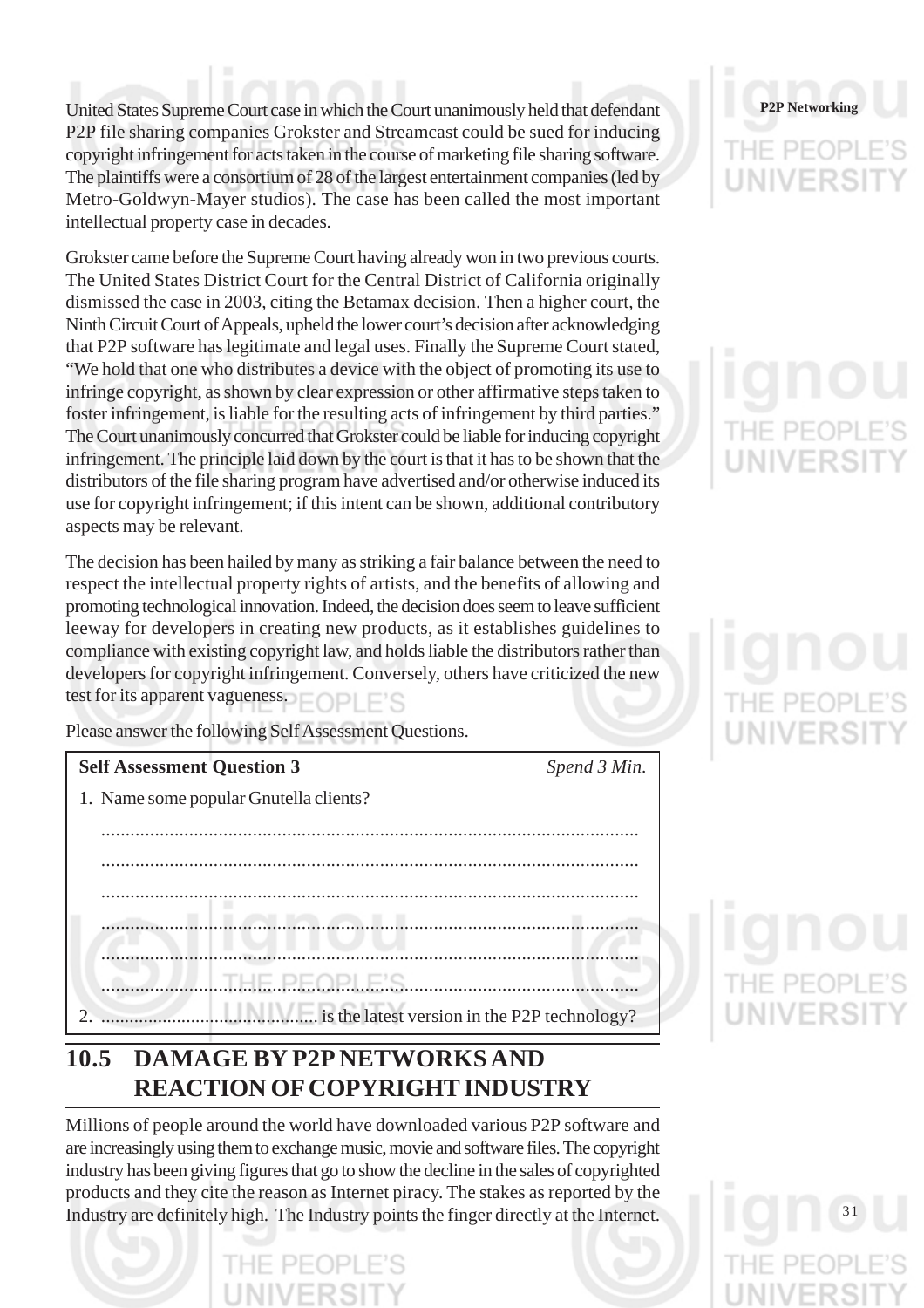





But these figures have all been brought out by the Industry. Moreover, it can't be said with unfailing certainty that how much of this loss is due to online piracy. So, on the question of the impact this activity is having on entertainment company profits, one has to be agnostic: other factors, such as the state of the economy, and the easy availability of CD's and DVD's, in the form and containing the tracks that users want, will also have a bearing on the sales of pre-recorded music, films and software. There is also a tendency by the entertainment industries to argue that every copy made through the medium of file-sharing is a lost sale and missed business opportunity. That begs the question as to whether the person who made the copy would have actually paid to acquire a legitimate copy had the alternative not been available.

For the audiovisual industry, Napster was a loud wake-up call. The online file-sharing service demonstrated that people using readily available equipment could easily download and distribute digital music and movies en masse, regardless of copyright. Not surprisingly, that sent the audiovisual industry into a panic. After all, one theory goes, if you can get digital files for free, why would you ever pay for a movie ticket or a CD? The industry argues that online piracy eliminates the economic incentives for a business to invest millions in the production of movies, software, video games, CD's, etc. A business will no longer get a return on its investment if a consumer can just get it for free online. In that manner Internet piracy would hinder the growth of creativity.

Shocked and dismayed, the industry in the last couple of years has been fighting this menace of 'piracy' on all possible fronts, that include, lobbying, litigation, legislation and technological measures. The industry is starting to prosecute not only companies like Napster but also individuals who download copyrighted content and the persons who make it possible namely the Internet service providers.

In the past, there has been pressure from the industry for stronger protection of their rights in the digital context. In 1996, two treaties were concluded at WIPO: the WIPO Copyright Treaty (WCT) and the WIPO Performances and Phonograms Treaty (WPPT) (commonly referred to as the "Internet treaties"). These treaties address the issues of the definition and scope of rights in the digital environment, and some of the challenges of online enforcement and licensing. As a continuation of this process, in many countries laws have emerged in this direction.

The industry is continuously looking towards a solution through the courts. Napster was of course a success for the industry. But in future litigations the results have not been very encouraging for the industry. They are now proceeding against the individuals who share the copyrighted works through these P2P networks and also the Internet service providers<sup>1</sup> who make all these downloads possible.

A pragmatic answer to these problems was provided by the technology itself and the audiovisual industry is currently looking at technological solutions to prevent unauthorized access to or use of copyrighted material, or illicit dissemination of protected works. Technological protections could take many forms and serve many related purposes. Some of these protections are scrambling signals, encryption, passwords, electronic watermark, digital code and the like. By these the product can be locked behind technological barriers (or 'walls' or 'fences') – requiring authorization and payment through electronic means before they could be opened up or set aside. The idea is to stop copying in the first place rather than fighting back after it has been done. No matter how sophisticated the technological protections employed, none are invulnerable, and surely smart people will increasingly make it their business to

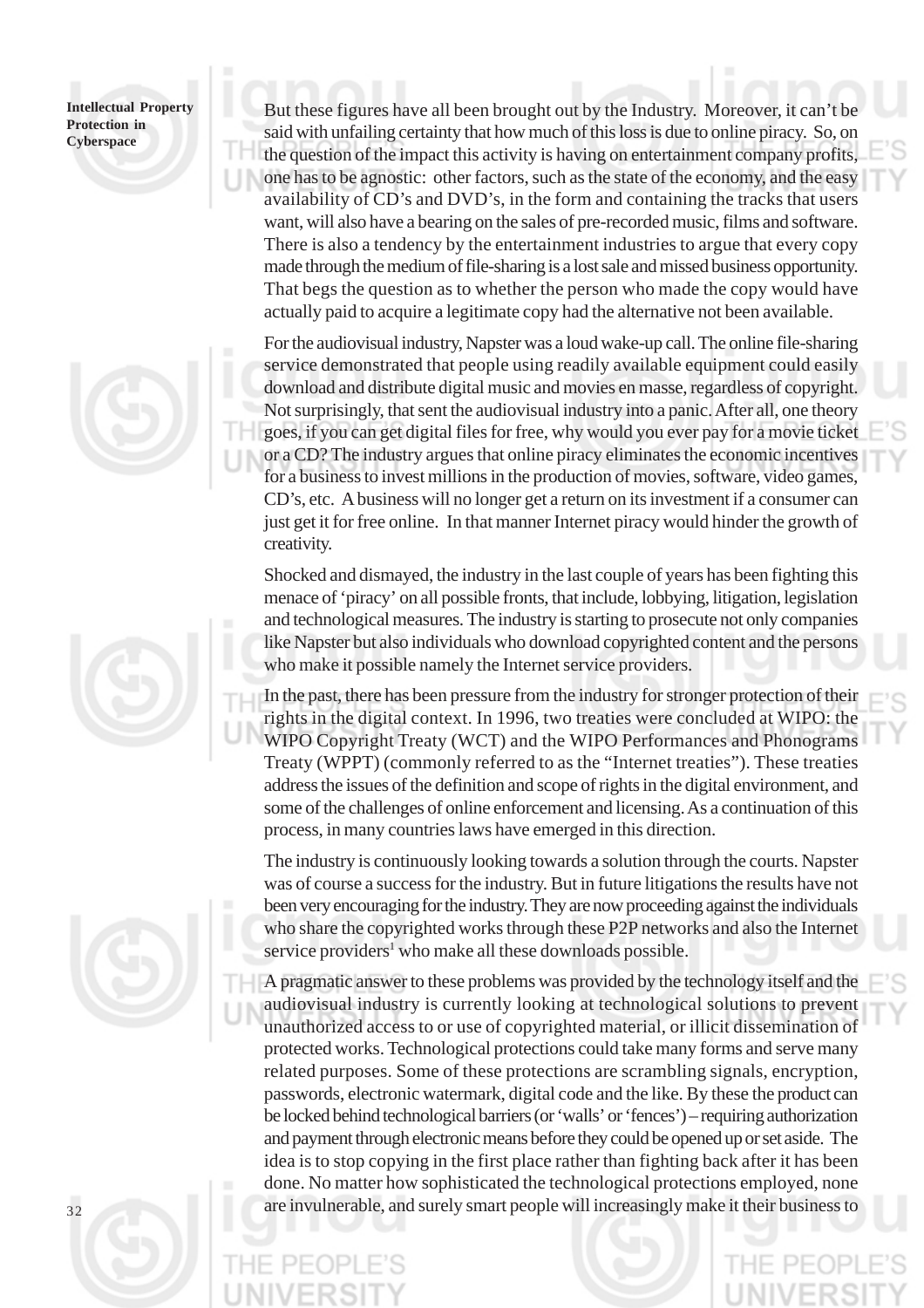hack through encryption, pick digital locks, steam open electronic envelopes, or obliterate digital watermarks. Since every kind of technical protection provokes circumvention, technical identification and control mechanisms have been backed by accompanying legal protection. In order to protect against the circumvention of technological protections applied to copyrighted products in the digital environment, provisions have been incorporated in the WCT and WPPT making it obligatory for member states to provide legal protection against the circumvention of technological measures that are used by authors in connection with the exercise of their rights.

## **10.6 INDIAN LEGAL LANDSCAPE VIS-À-VIS P2P NETWORKS**

Let us examine a network like Napster functioning in India which allows people to share and distribute music, films and computer software. Section 51 of the Copyright Act, 1957 says that in case anyone does anything the exclusive right to do which is by this Act conferred upon the owner of the copyright, his act amounts to infringement of copyright. Section 14 of the Copyright Act which governs the domain of exclusive rights granted to copyright owners says that making copies of any work by using whatever medium, communicating the work to the public or issuing copies of the work to public fall within the domain of exclusive rights of a copyright owner. So, if any person is running a network like Napster in India he could be liable for encroaching upon the exclusive rights of the copyrights owner as he is essentially facilitating the communication of the work to the public.

Further section 51(a)(ii) says that in case a person *permits for profit any place to be used for the communication of the work to the public where such communication constitutes an infringement*, he shall be liable for infringement of copyright. The expression '*any place*' could well be construed to mean virtual place as well. JNIVERSI

As for the persons who actually make available and download copyrighted works, the law is very clear. Section 14 says that issuing copies of work or communicating the same to public amounts to infringement. So, a person who downloads a software like Napster and implements the same on his machine is making the copyrighted work available to any member of the public who has the corresponding software installed on his machine. The person who actually downloads the file containing copyrighted work is reproducing the work without the consent of the copyright owner, so is guilty of copyright violation as well. Section 51(b)(ii) says anyone who distributes either for the purpose of trade or *to such an extent as to affect prejudicially the owner of the copyright he shall be deemed to have infringed the copyright in a work*. Any person making available copyrighted works over P2P network may not be trading in the same but he is nevertheless distributing such work which when combined amount to gigantic proportions affecting prejudicially the interests of copyright owner.

Now for networks akin to Gnutella or Kazaa, where there is no central server brokering the requests of people, it is rather hard to stop the system in one go. There is no one person or entity that is managing the affairs. The entire thing is managed by a software and that is already out and lakhs of people have made copies of the same. You can't really outlaw the installation and use of that software as it could legally be used for sharing files which are not protected by copyright. But

## **P2P Networking** THE PEOP UNIVERS

## UNIVERSI

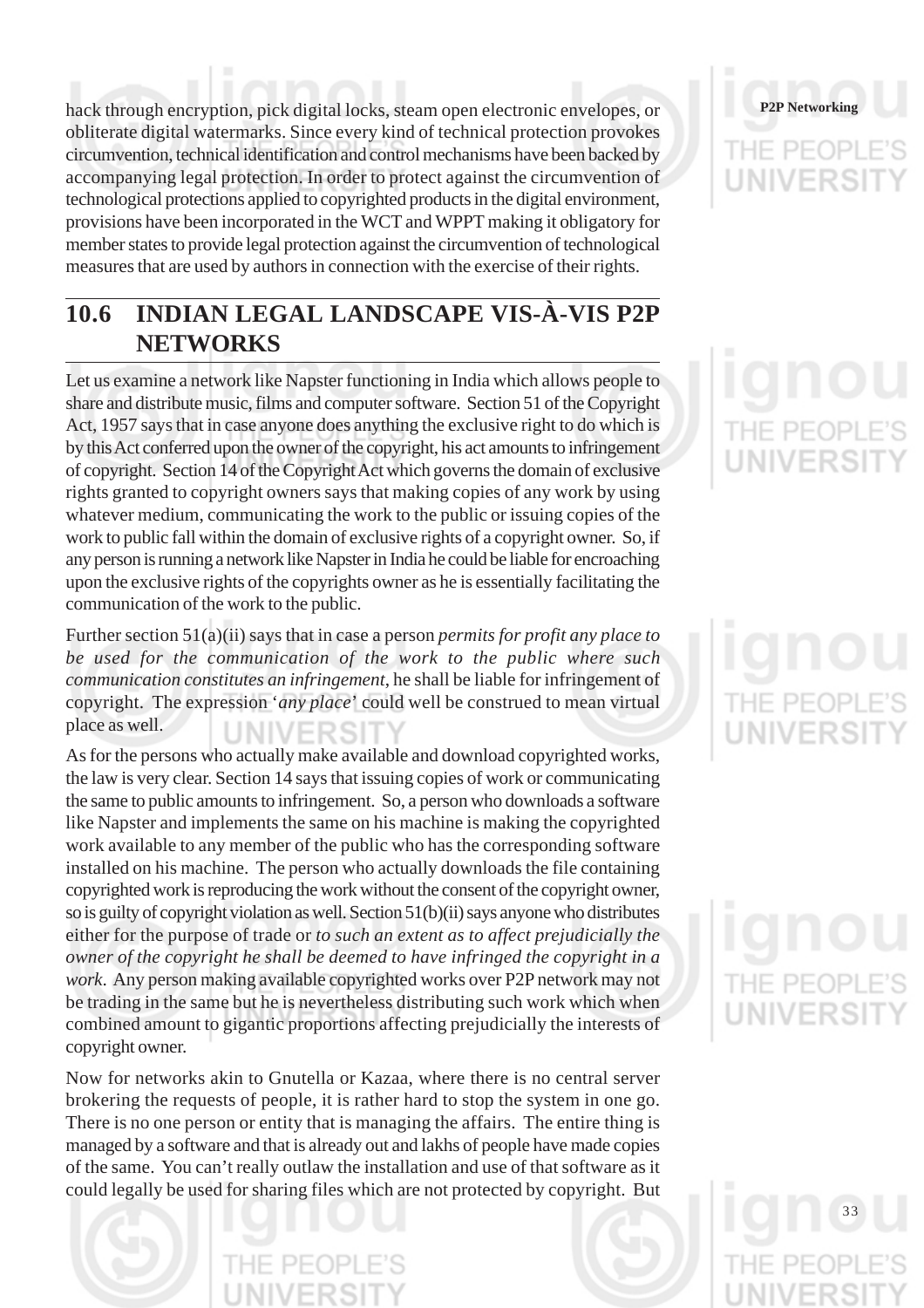

## **10.7 COPYRIGHT LAW AND DIGITAL TECHNOLOGY: NEED FOR BALANCE**

Technology is copyright industry's best friend and worst enemy. The copyright industry is at crossroads once again in this digital age and faces yet again a challenge which is unprecedented in magnitude and consequence. This junction is, in many ways, a defining moment in the long and chequered history of copyright. There is a need for the industry to shun the traditional antagonism towards new technology and stop seeing it as a threat resulting in crisis. The industry should realise the great potential offered by the digital technologies and it might even turn out to be advantageous to the industry. Over 100 years, every single new technology that copyright owners have protested has turned out to make them more money, not less.

The USA can be said to be the birthplace of modern digital technologies and these technologies have had their greatest impact there; not surprisingly the USA has also taken lead in controversies over such issues. Most of the legislative and judicial exercise has also taken place there. This makes it a suitable bed for conducting legal experiments and social debates. But things are at their most confused there. There is an ongoing tussle and tension between industry, consumers, technology makers and access providers. There are many unsolved questions and unsettled controversies yet. No single section of the community is capable of solving these vexing issue and there is no single and straight answer. Answers to these questions will not arrive overnight; nor will they be delivered to us in a dream. We have to struggle to find answers ourselves. We have to participate in a debate and make sure that the debate is well informed and balanced and in which the needs and concerns of all relevant parties are heard.

P2P file trading is a global phenomenon. Although record companies have won considerable victories with the enactments like the Digital Millennium Copyright Act, Napster's bankruptcy, and tools enabling the encryption protection of CDs to prevent copying, they have progressively lost a substantial consumer base. Stronger and more uncontrollable P2P networks have emerged since the death of Napster, hackers have easily circumscribed copy protection technology, and consumers are fighting for the fair use rights. The continued growth and popularity of P2P networks is not likely to cease in the near future. It's hard to get the genie back in the bottle. The record industry has fought the war against music piracy with lobbying, litigation, copy protection technologies and self help measures. The industry cannot possibly win a war fought on all fronts and has to think in terms of change in its business model. Entrepreneurs will have to think about change in business models and reducing prices so as to be viable to the digital market. Public education and awareness about copyright is also important. Consumers will have to learn and be comfortable shopping at their computer than in stores.

Our challenge is to ensure that the laws of copyright adapt to the new technological environment in a way that feeds and encourages creative activity rather than in a way that inhibits or overwhelms it. The proprietary aspect of copyright law is only one